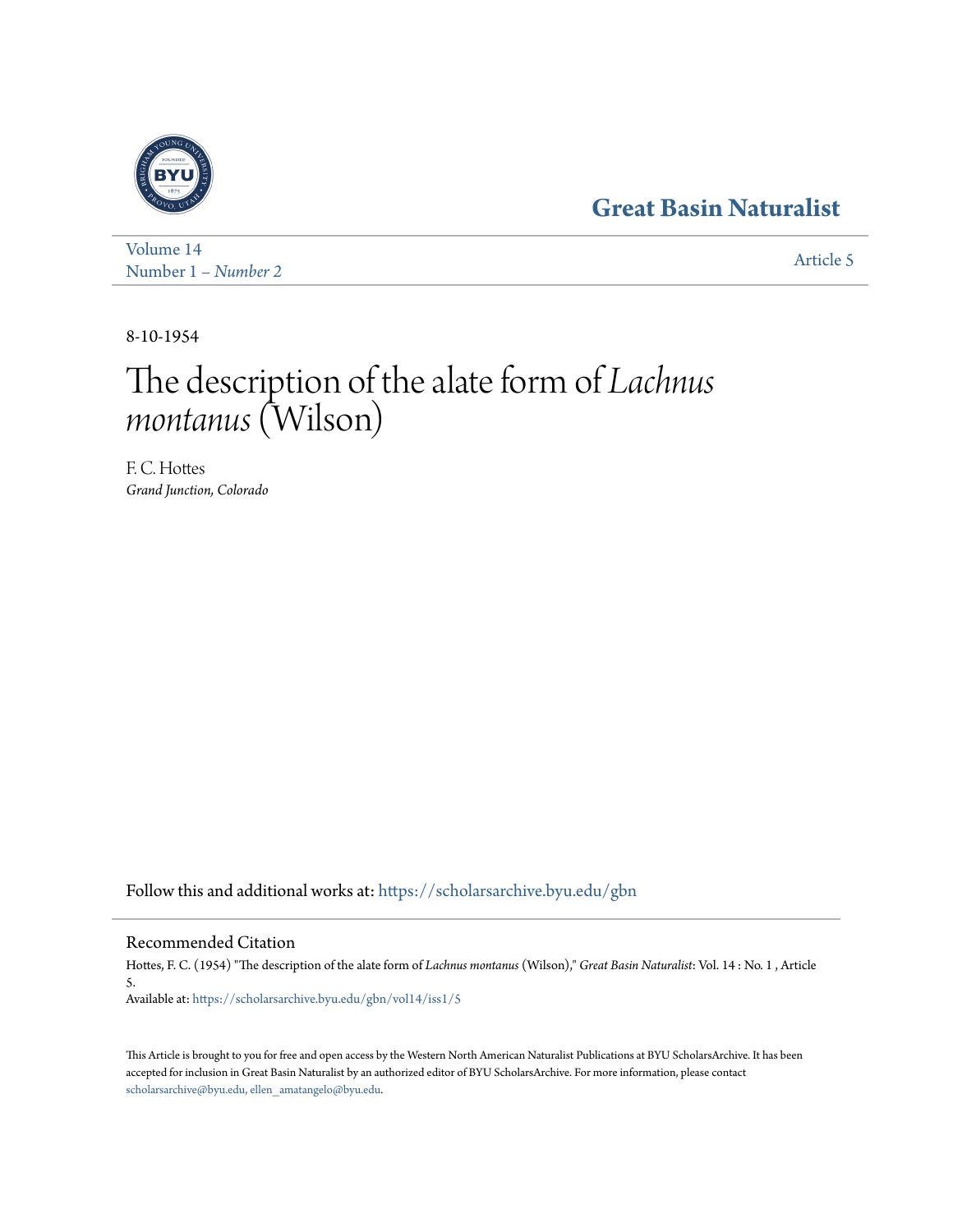#### THE DESCRIPTION OF THE ALATE FORM OF LACIINUS MONTANUS (Wilson)

F. C. HOTTES Grand Junction, Colorado

The destruction and havoc which a late spring freeze can have on leaf feeding Aphids was well illustrated this spring when a series of killing frosts in late May and early June killed the leaves of scrub oak and caused them to dry. When these frosts took place various species of  $Myzocallis$  and Thelaxes californica (D) were already well along in their life processes. When the frost killed the leaves, the specimens not being adapted to live on the bark also died, and the species have yet to reestablish themselves in the region where the killing frosts took place. The bark feeders appear to have been less effected. But they too, may have come under the influence of the killing frosts. For several years the author has been attempting to collect alate forms of *Lachnus montanus* (Wilson) without success. Although <sup>I</sup> lack positive proof, <sup>I</sup> suspect that the series of frosts which killed the leaves of scrub oak in late May and early June, so altered the conditions under which this species lives that a few alate specimens were produced. These specimens were taken on a dry ridge where scrub oak alone grows, the trees on which the specimens were taken were still without leaves June 29th, such was not the case in other areas where alate forms were not taken.



Fig. I. LACHNUS MONTANUS (Wilson)

#### LACHNUS MONTANUS (Wilson)

ALATE VIVIPAROUS FEMALE. Length from vertex to end of anal plate varying from 3.08-3.57 mm. Width of head across eyes .81 mm.